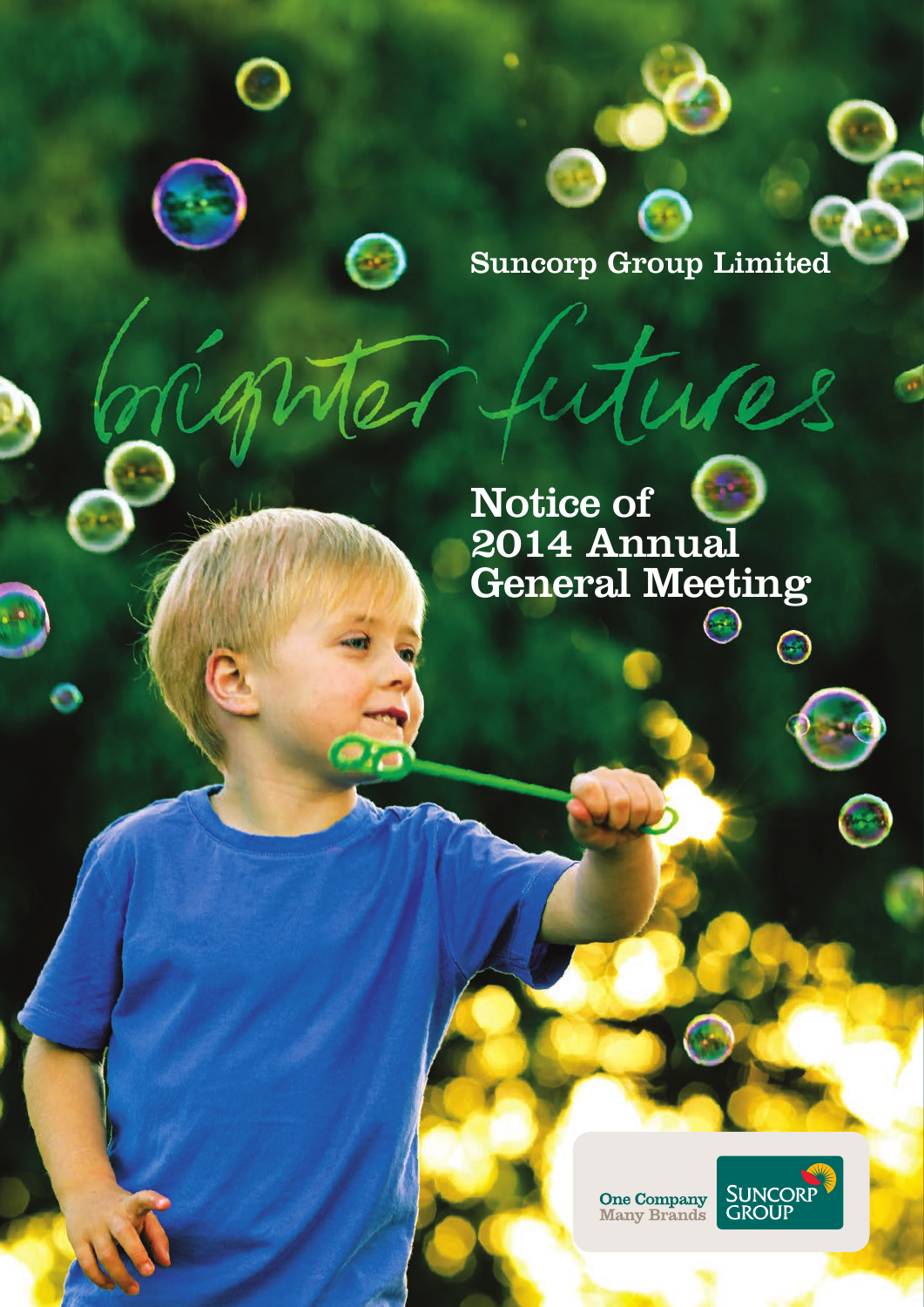Suncorp Group Limited 2014 Annual General Meeting (**AGM**) to be held in the Ballroom Le Grand of the Sofitel, 249 Turbot Street, Brisbane, on Thursday 23 October 2014 at 2.30pm (Brisbane time). Shareholder registration will begin at 1.30pm.

#### **REGISTERED OFFICE**

Suncorp Group Limited Level 28, 266 George Street Brisbane, Qld, 4000 07 3362 1222 **suncorpgroup.com.au** ABN 66 145 290 124

#### **CONTENTS**

**TRAIN.** The nearest station, Central Station, is located beneath the hotel.

| Page 1 | Letter from the Chairman                                    |
|--------|-------------------------------------------------------------|
| Page 2 | Suncorp Group's 2013/14 Results                             |
| Page 3 | Suncorp Group's Strategy                                    |
| Page 4 | Suncorp Group Limited Notice of 2014 Annual General Meeting |
| Page 5 | Important Voting Information                                |
| Page 6 | <b>Explanatory Memorandum</b>                               |
|        |                                                             |



#### **INFORMATION ON SUNCORP GROUP**

This Notice of Annual General Meeting forms part of Suncorp Group's 2013/14 Annual Reporting Suite which includes the Directors' Report and Financial Statements and the Annual Review. These documents are available on the website at **suncorpgroup.com.au/investors-reports**, on our tablet application or copies may be obtained on request by calling 1300 882 012 (+61 2 8767 1219 from outside Australia) or emailing suncorp@linkmarketservices.com.au.



**BUS.** A number of bus routes pass King George Square, Queen Street Mall or Central Train Station. Sofitel is a short walk from these locations.

#### ITA

**PARKING.** There is a hotel car park available to attendees for a fee (access from Turbot Street). An alternative option is Wickham Terrace car park opposite Sofitel on Turbot Street.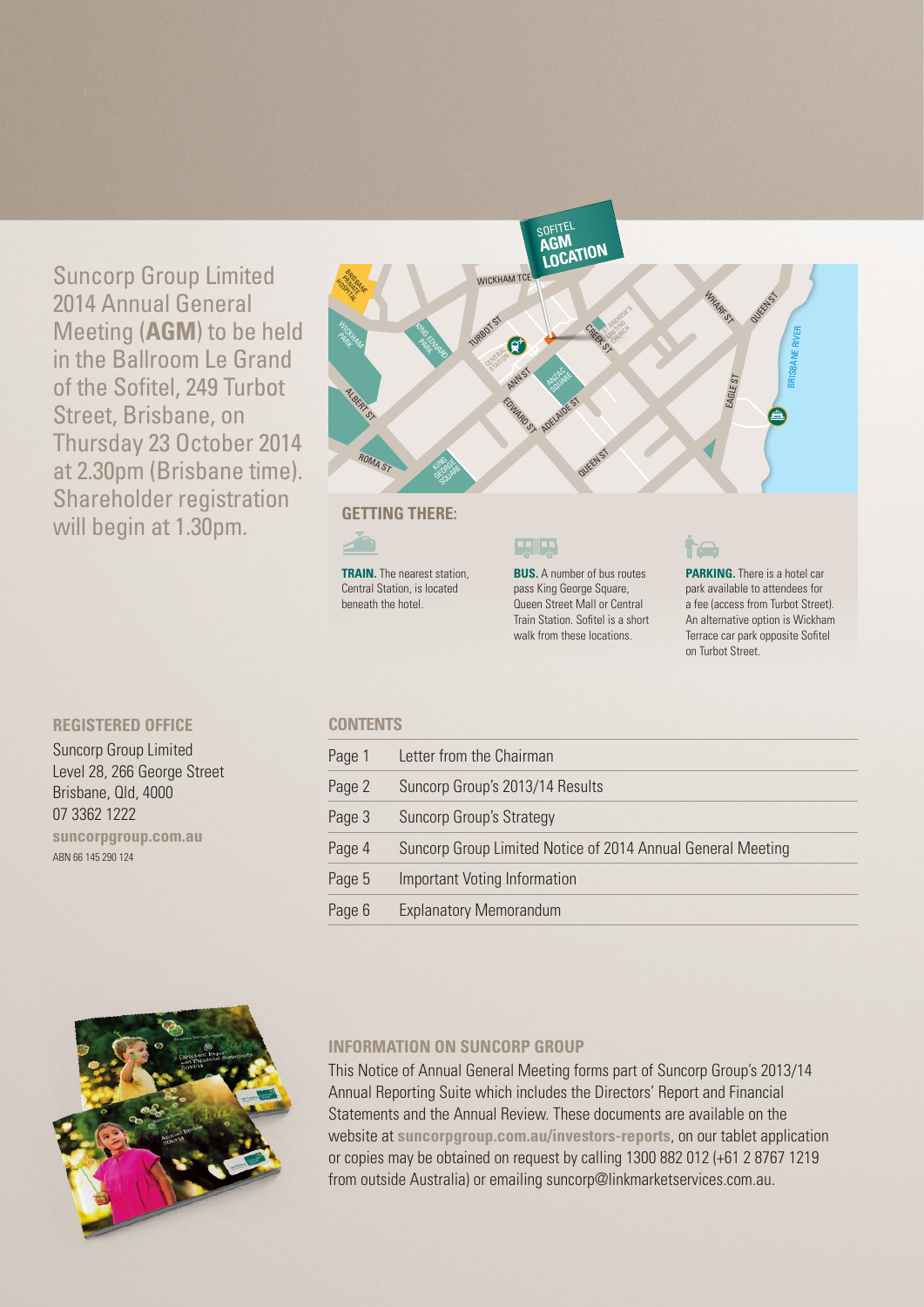## Letter from the Chairman



#### **DEAR SHAREHOLDER**

Please find enclosed notice of the 2014 Suncorp Group Limited AGM which will be held on Thursday 23 October 2014 in the Ballroom Le Grand, Sofitel, 249 Turbot Street, Brisbane, starting at 2.30pm (Brisbane time). Directions to the venue are detailed on the inside cover. Shareholder registration opens at 1.30pm.

At the AGM the Managing Director and Group Chief Executive Officer Patrick Snowball and I will comment on the Suncorp Group's performance for the financial year ended 30 June 2014. The AGM will be webcast live on **suncorpgroup.com.au** and these speeches will also be available on the website. Shareholders may submit specific questions in advance to the Board by emailing **investor.relations@suncorp.com.au** (or by post to GPO Box 1453, Brisbane, Qld 4001).

Suncorp Group's performance in 2013/14 is detailed in the 2013/14 Annual Reporting Suite which includes the Directors' Report and Financial Statements and the Annual Review. Shareholders who elected to receive these documents will find a copy enclosed. The reports are also available online at **suncorpgroup.com.au**.

The enclosed shareholder voting form has detailed instructions on how shareholders may lodge their vote, or appoint a proxy to vote on their behalf if they are unable to attend.

Shareholders are invited to light refreshments with the Board and our Senior Leadership Team at the conclusion of the AGM. I look forward to seeing you then.

Yours faithfully

[ Swittwowski

**Dr Ziggy Switkowski AO** Chairman 19 September 2014

A shareholder voting form is enclosed for ordinary shareholders entitled to attend the AGM and vote. This form is barcoded to facilitate easier registration and has detailed information on how shareholders may lodge their vote either directly or by appointing a proxy to attend and vote on their behalf. Please note, preference shareholders are welcome to attend and ask questions at the AGM, however only ordinary shareholders are entitled to vote on the business of the AGM.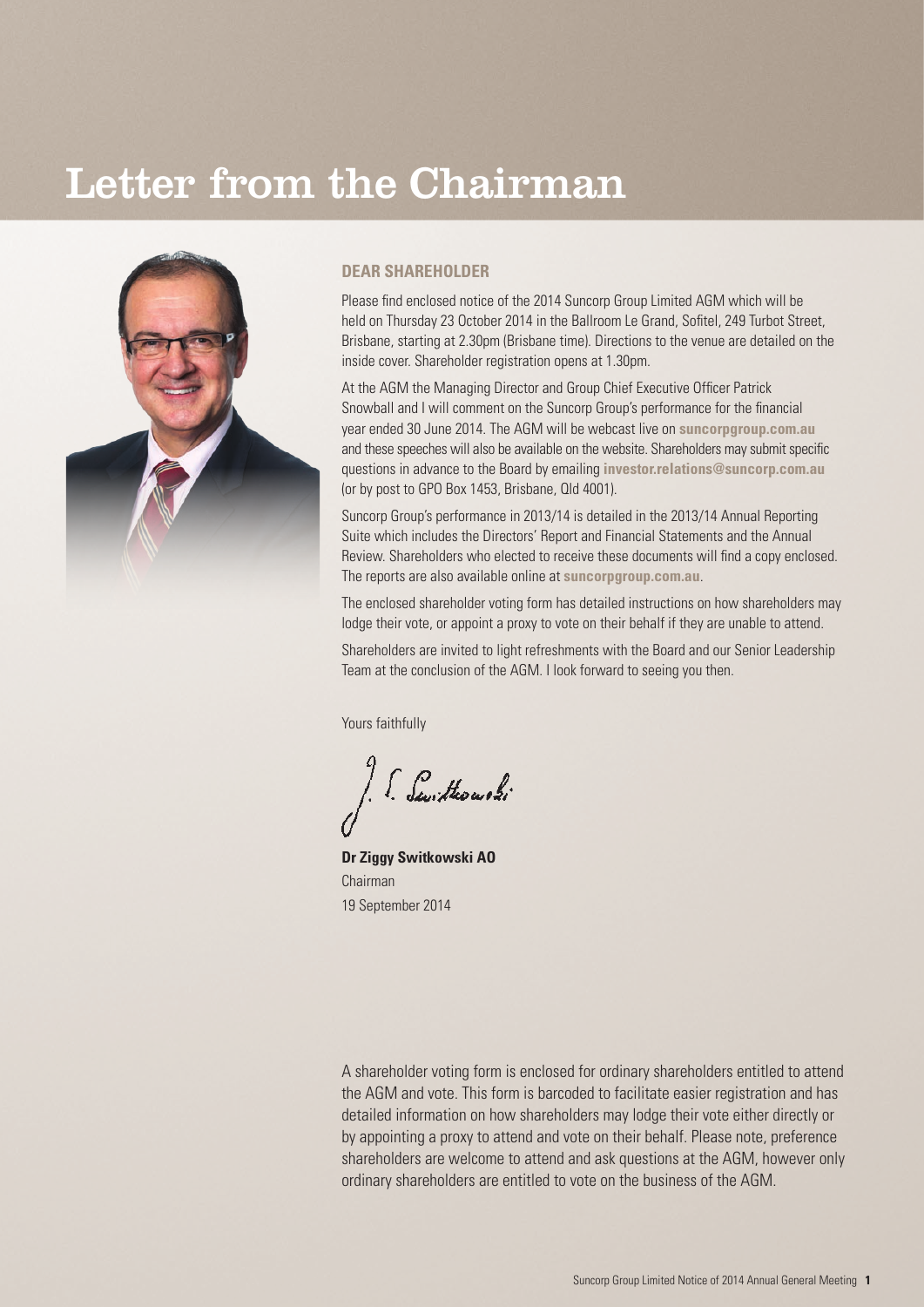## Suncorp Group's 2013/14 Results

Suncorp Group reported net profit after tax of \$730 million for the year ended 30 June 2014.

Dividends for the year total \$1.05 cents per share, up 40% from 2013.

#### **RETURNS TO SHAREHOLDERS**

In 2013/14 the share price increased almost 14%, outperforming the ASX 200. The Suncorp Group Limited Board declared the payment of a final ordinary dividend of 40 cents per share and a special dividend of 30 cents per share. The total dividend payout for 2013/14 is \$1.05 per share fully franked, an increase of 40%. This demonstrates the Board's commitment to returning capital to shareholders that is in excess of regulatory ratios and surplus to Group operating requirements. Following the payment of dividends, the Group's capital position remains strong.

#### **FINANCIAL HIGHLIGHTS**

The **Group's net profit after tax** was \$730 million and profit after tax from business lines was \$1,330 million. This included a \$496 million non-cash write-down of intangible assets in the Suncorp Life business following a review of claims and lapse assumptions in May 2014. This has not impacted the Group's ability to pay dividends.

**General Insurance** profit after tax was \$1,010 million. The key drivers were premium growth, favourable natural hazard and investment experience and a continued focus on claims and expense management.

**Suncorp Bank** delivered an after tax profit of \$228 million. The 2013/14 financial year represents a period of transition for Suncorp Bank. It consolidated operations and addressed legacy funding and cost positions related to the former Non-core portfolio, laying the foundations for sustainable, profitable growth.

**Suncorp Life** profit after tax was \$92 million. The result was driven by \$50 million of claims and lapse experience losses. The lower planned profit margin also includes the impact of a renewed reinsurance arrangement and revised assumptions.

#### **DIVIDENDS** (CENTS PER SHARE) 7.5% YIELD BASED ON \$14.00 SHARE PRICE



**GROUP NPAT\*** 

**\$**

## **MILLION 730**

# **CUSTOMERS IN**

**AUSTRALIA AND NEW ZEALAND**

**DIVIDEND PER SHARE 1.05** 

**SUNCORP GROUP LIMITED ASX-LISTED 9 million TEN SHANE** 

\* net profit after tax (NPAT)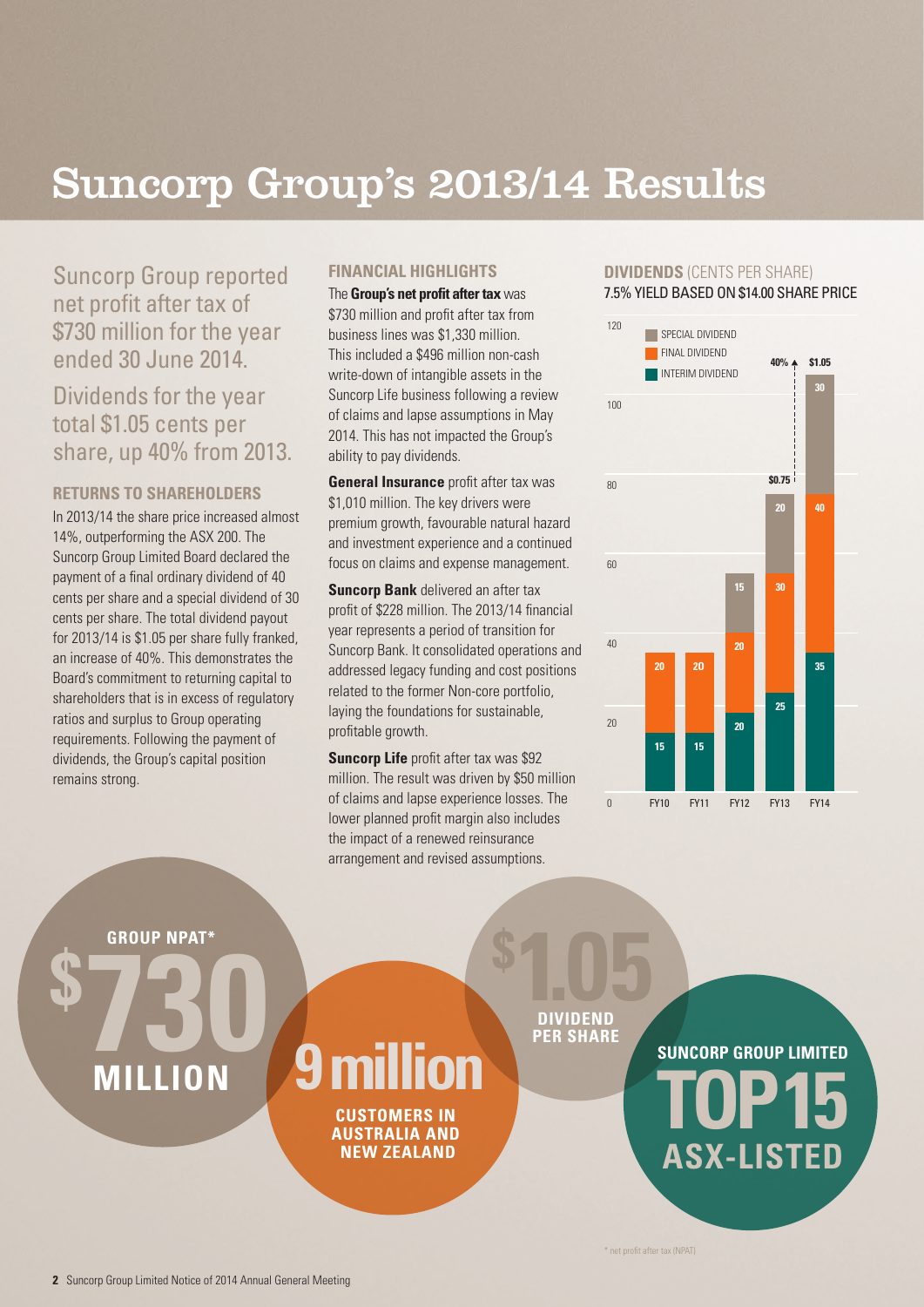## Suncorp Group's Strategy

#### **A CLEAR STRATEGY DRIVING RESULTS**

The Board and executive team's commitment to the *One Company. Many Brands* business model provides clarity of purpose and direction. The focus remains on Australia and New Zealand where the business continues to deliver profitable growth. Suncorp is a simple but modern, lowrisk financial services Group focussed on operational efficiencies, cost control and timely investments in systems and product development, to deliver sustainable shareholder returns. Legacy issues such as the Non-core banking portfolio and Life business assumptions have now been resolved and the business is in its strongest position in recent history.

Suncorp's priorities are to:

- continue to simplify the business and extract value through efficiency and cost reduction (simplification), and
- invest benefits created by simplification programs to be more responsive to changing consumer behaviour and in turn deliver greater value to customers and shareholders (differentiation).

#### **EVOLVING OUR CORPORATE RESPONSIBILITY APPROACH**

Suncorp's approach to Corporate Responsibility (CR) promotes the identification and management of key economic, social and environmental challenges and opportunities. It factors into strategy setting, risk management and stakeholder engagement functions.

Suncorp believes that successful companies take an interest in the many people and communities they affect. Those companies will strive to make a positive difference through the way they conduct their business and how they interact with the world around them. CR at Suncorp embodies this way of thinking.

In 2013/14, Suncorp has continued to responsibly manage its businesses in the interest of shareholders, customers and the community. Progress has been made in ensuring products remain affordable and accessible, most recently through a partnership with Good Shepherd Microfinance to deliver a renters' insurance product to low income and disadvantaged

people. Suncorp's employees continue to improve their engagement levels and pride in the company and its contributions. Community support has been extended through grants programs and scholarships for road and community safety initiatives. These are just some of the many examples of CR programs.

#### **SUNCORP GROUP'S MARKET COMMITMENTS FOR 2014/15**

Suncorp Group's 2013/14 results put the Group in a good position to deliver its market commitments in 2014/15.

THE GROUP'S ASPIRATIONAL GROWTH TARGET WAS RESET (PREVIOUSLY 7% TO 9%) IN 2014 TO REFLECT MARKET CONDITIONS. END OF YEAR GROUP GROWTH WAS **5.4%**.

**ON TRACK TO** DELIVER ANTICIPATED SIMPLIFICATION BENEFITS IN 2014/15.

> Simplification benefits of

> > in 2015

\$225m

THE TOTAL DIVIDEND : PAYOUT RATIO IS **73.6%**, AT THE UPPER END OF THE GROUP TARGET.

Group growth of  $4\%$  to  $6\%$ in 2015

FOR THE THIRD SUCCESSIVE YEAR, A **SPECIAL DIVIDEND** HAS BEEN PAID SUPPORTING THE COMMITMENT TO RETURN SURPLUS CAPITAL TO SHAREHOLDERS.

Meet or beat underlying ITR<sup>1</sup> of 12%

THE GROUP CONTINUES TO DELIVER, CLOSING THE YEAR WITH **14.3%** UNDERLYING ITR.

Continue to return surplus

**capital**  $G$  Group RoE<sup>2</sup> of **at least 10%** in the 2015 financial year

60-80%

dividend payout ratio

**ON TRACK**  TO MEET THE 2014/15 TARGET.

1 Insurance Trading Ratio (ITR) 2 Return on Equity (RoE)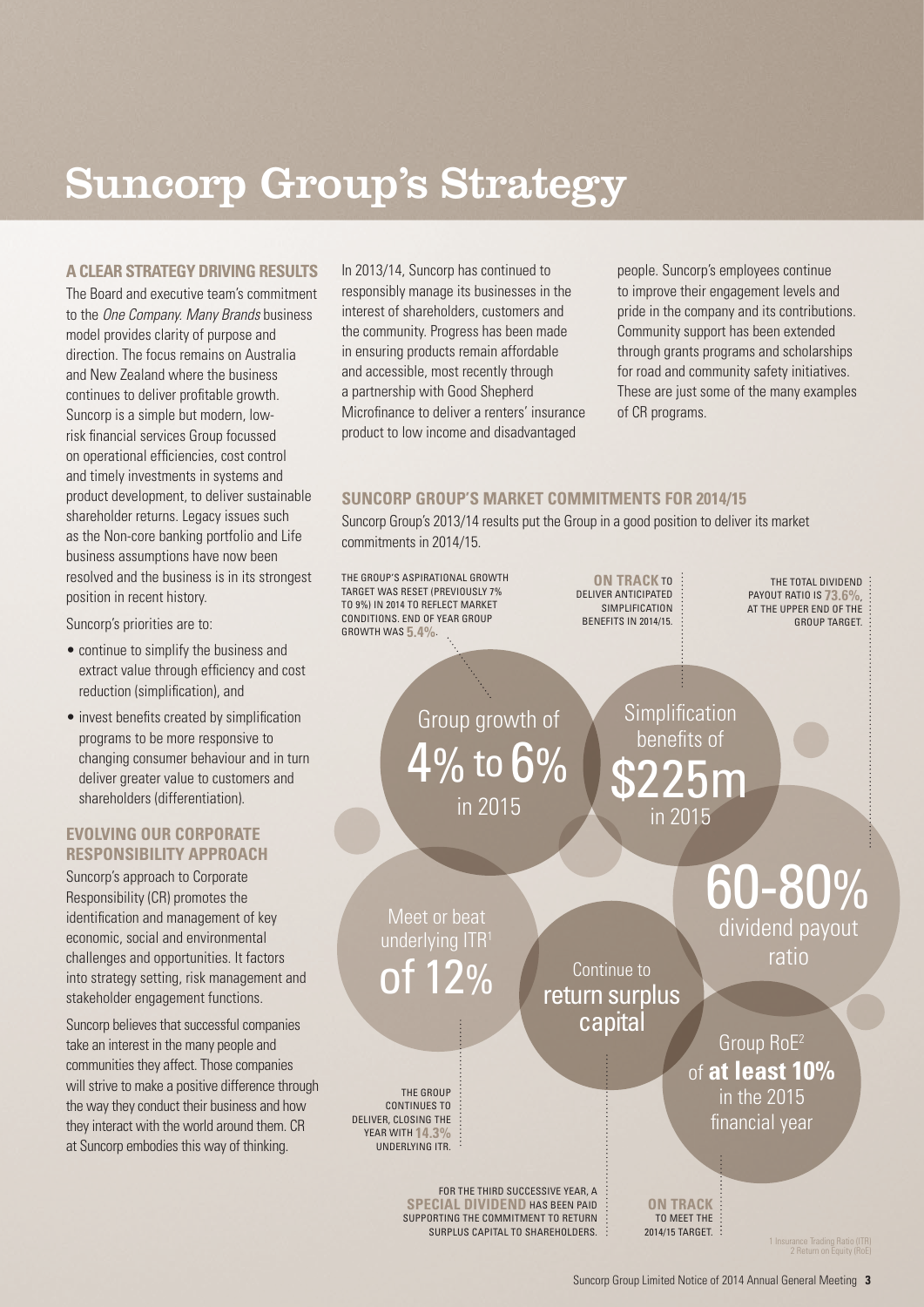## Notice of 2014 Annual General Meeting

Thursday 23 October 2014

The AGM of Suncorp Group Limited (**the Company**) will be held at 2.30pm (Brisbane time) on Thursday 23 October 2014 in the Ballroom Le Grand, Sofitel, 249 Turbot Street, Brisbane.

#### **Business**

#### **FINANCIAL AND OTHER REPORTS**

To receive and consider the Financial Report, Directors' Report and Auditor's Report for the Company and its controlled entities for the financial year ended 30 June 2014.

**Note:** There is no requirement for shareholders to approve these reports.

#### **RESOLUTION 1 – REMUNERATION REPORT**

To consider and, if thought fit, pass the following resolution as an **advisory** resolution: 1

To adopt the Remuneration Report for the financial year ended 30 June 2014.

VOTING RESTRICTIONS: The Company will disregard any votes cast on this resolution by, or on behalf of, a director (other than the Chairman) or other member of the key management personnel (**KMP**, details of whose remuneration are set out in the Remuneration Report) of the Suncorp Group, or their closely related parties, unless the vote is cast as a proxy for a person who is entitled to vote on this resolution. in accordance with the directions on the shareholder voting form.

The Chairman of the AGM (**Chairman**) may vote on the resolution, as a proxy for a person who is entitled to vote on this resolution, whether or not the shareholder voting form directs how the proxy is to vote, provided the shareholder voting form expressly authorises the Chairman to exercise the proxy (even though the resolution is connected with the remuneration of the KMP of the Suncorp Group, including the Chairman).

The Chairman intends to vote any undirected proxies in favour of this resolution.

**Note:** This resolution is advisory only and does not bind the Company or directors.

#### **RESOLUTION 2 − GRANT OF PERFORMANCE RIGHTS TO THE COMPANY'S MANAGING DIRECTOR AND GROUP CHIEF EXECUTIVE OFFICER** 2

To consider and, if thought fit, pass the following resolution as an **ordinary** resolution:

That approval is given for the grant of 276,839 performance rights under the Suncorp Group Equity Incentive Plan to the Managing Director and Group Chief Executive Officer, Mr Patrick Snowball, in the manner set out in the Explanatory Memorandum.

#### VOTING RESTRICTIONS

The Company will disregard any votes cast on this resolution by, or on behalf of, Mr Patrick Snowball and any of his associates.

However, the Company need not disregard a vote if it is cast by Mr Patrick Snowball or any other KMP of the Suncorp Group (or a closely related party) as a proxy for a person who is entitled to vote on this resolution. in accordance with the directions on the shareholder voting form.

The Chairman may also vote on this resolution, as a proxy for a person who is entitled to vote on this resolution, whether or not the shareholder voting form directs how the proxy is to vote, provided the shareholder voting form expressly authorises the Chairman to exercise the proxy (even though the resolution is connected with the remuneration of a KMP of the Suncorp Group).

The Chairman intends to vote any undirected proxies in favour of this resolution.

**Note:** No directors of the Company, other than Mr Snowball, are eligible to participate in the Suncorp Group Equity Incentive Plan.



#### **RESOLUTION 3 – RE-ELECTION OF DIRECTORS**

To consider and, if thought fit, pass the following resolutions as separate **ordinary** resolutions:

- (a) That Mr William J Bartlett, being a non-executive director who retires in accordance with the Company's Constitution, be re-elected as a director of the Company.
- (b) That Ms Audette E Exel, being a non-executive director who retires in accordance with the Company's Constitution, be re-elected as a director of the Company.
- (c) That Mr Ewoud J Kulk, being a nonexecutive director who retires, be re-elected as a director of the Company.

#### **RESOLUTION 4 – AMENDMENT OF CONSTITUTION** 4

To consider and, if thought fit, pass the following resolution as a **special** resolution:

That the Constitution of the Company be amended as set out in the document tabled at the Meeting, and described in the Explanatory Memorandum.

By Order of the Board

**A C Lenahan**

Group Executive Group General Counsel and Company Secretary 19 September 2014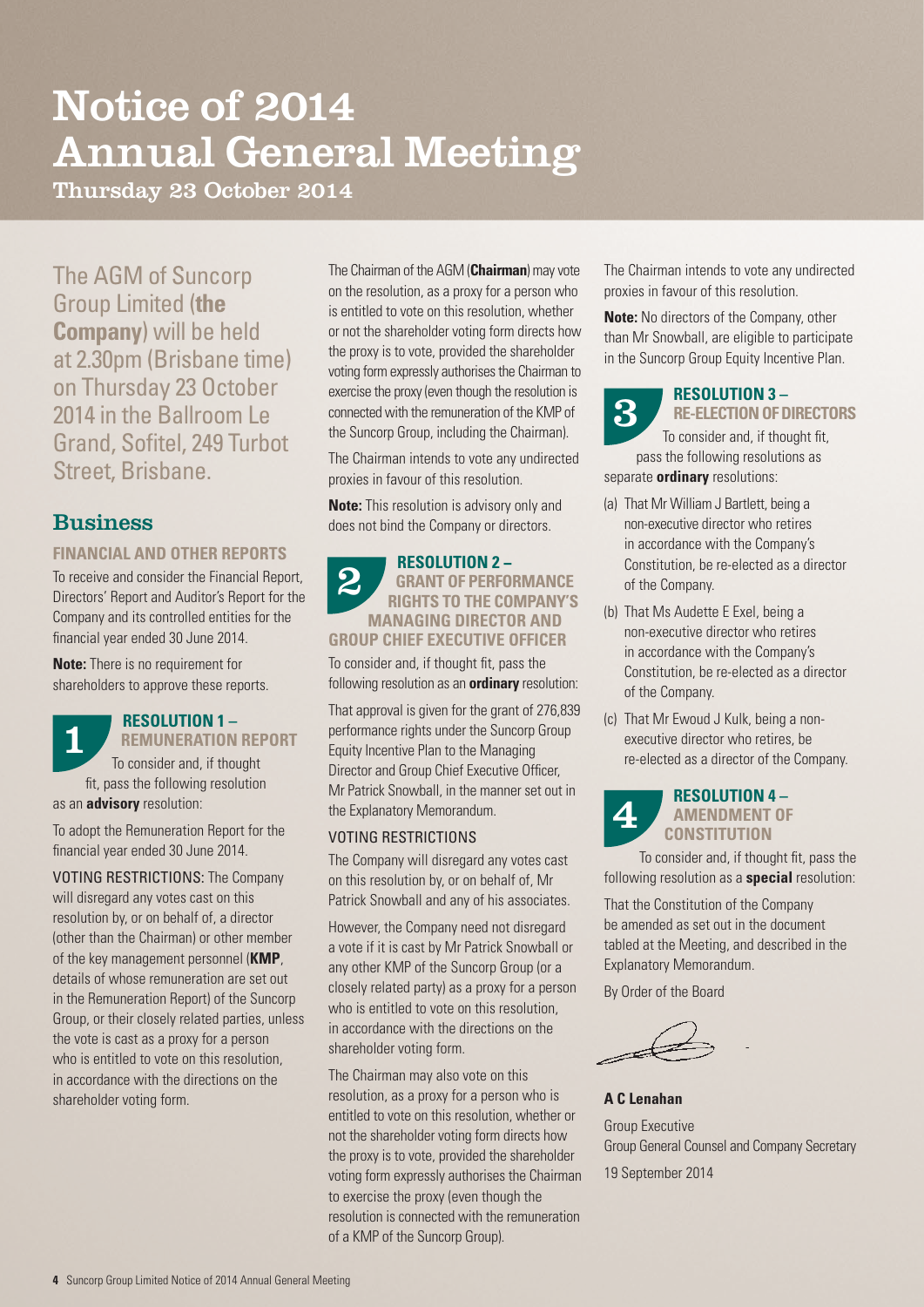## Important Voting Information

#### **ENTITLEMENT TO ATTEND AND VOTE**

Shareholders will be eligible to vote at the AGM if they are registered holders of ordinary shares in the Company as at 7.00pm (Sydney time) on Tuesday 21 October 2014. Accordingly, transactions registered after that time will be disregarded in determining shareholders entitled to attend and vote at the AGM. Shareholders who are eligible to vote should read the voting instructions on the enclosed shareholder voting form.

Shareholders can vote in one of three ways:

- by attending the AGM and voting, either in person (or by attorney), or in the case of corporate shareholders, by corporate representative
- by lodging a direct vote, or
- by appointing a proxy to attend the AGM and vote on their behalf.

#### DIRECT VOTING AND VOTING BY PROXY

If shareholders wish to lodge a direct vote or appoint a proxy to vote on their behalf at the AGM, they can do so by:

(a) completing a shareholder voting form online at **linkmarketservices.com.au**. To do this shareholders will need their Securityholder Reference Number (SRN) or Holder Identification Number (HIN), which is shown on the enclosed shareholder voting form, or

- (b) completing the shareholder voting form that accompanies this Notice of Meeting and returning it either:
	- by mail to Suncorp Group Limited, c/- the Company's share registry, Link Market Services Limited (**Link**), using the reply paid envelope provided
	- by fax to Link on (02) 9287 0309, or
	- by hand delivery to Link, 1A Homebush Bay Drive, Rhodes NSW 2138 or Level 12, 680 George Street, Sydney, NSW 2000.

Only those shareholder voting forms received by Link by 2.30pm (Brisbane time) on Tuesday 21 October 2014 (being 48 hours before the commencement of the AGM) will be considered valid.

If the shareholder voting form is signed by the shareholder's attorney, the original or an original certified copy of the authority under which the attorney was appointed must accompany the shareholder voting form.

Any person appointed as proxy does not need to be a member of the Company, and a shareholder can appoint an individual or a body corporate as a proxy.

A body corporate appointed as a proxy must also lodge a Certificate of Appointment of a Corporate Representative.

A shareholder who is entitled to cast two or more votes may appoint two proxies and may specify the proportion or number of votes each proxy is appointed to exercise.

If a shareholder who has lodged a direct vote or appointed a proxy to vote on their behalf attends the AGM, the direct vote or proxy appointment is cancelled or suspended.

For further instructions on voting, please refer to the shareholder voting form that accompanies this Notice of Meeting.

#### UNDIRECTED PROXIES

- Any undirected proxy given to the Chairman on **Resolutions 1 and 2** by a shareholder entitled to vote on those resolutions **will be voted in favour** of those resolutions and the shareholder will be taken to have expressly authorised the Chairman to exercise the proxy as he sees fit.
- Any undirected proxy given to a director (other than the Chairman) or other member of the KMP of the Suncorp Group, or their closely related parties, on **Resolutions**  1 and 2 by a shareholder entitled to vote on these resolutions **will not be voted** unless shareholders specify how the proxy should vote by ticking 'For' or 'Against' opposite that resolution on the shareholder voting form.
- Any undirected proxy given to the Chairman **on any other resolution** will be voted in favour of the resolution.

**An Explanatory Memorandum accompanies and forms part of this Notice of Meeting. Shareholders should read these documents in full. This AGM will also be webcast live on suncorpgroup.com.au.**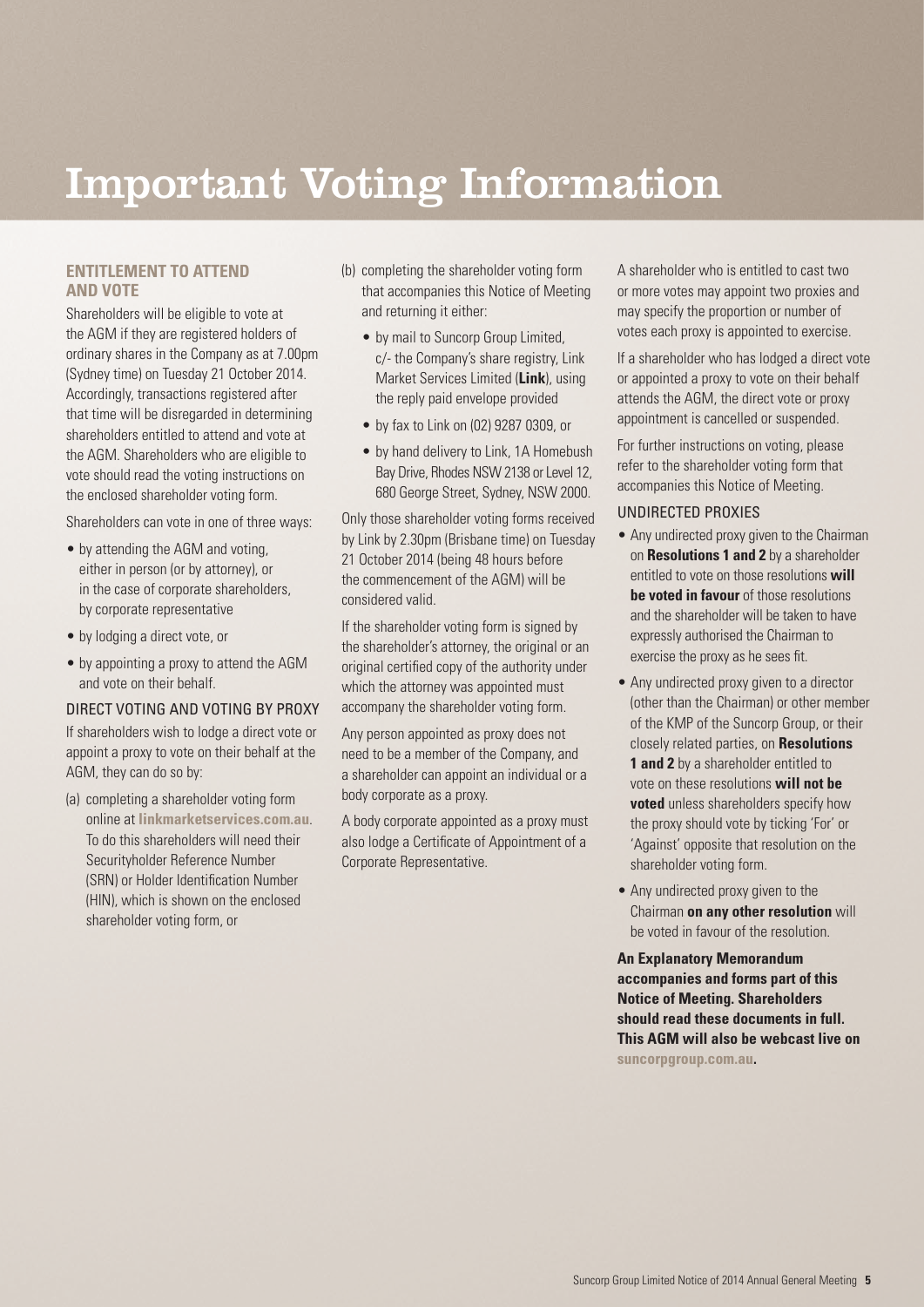## Explanatory Memorandum

This Explanatory Memorandum accompanies and forms part of the Notice of Meeting for the Company's AGM to be held on Thursday 23 October 2014 at 2.30pm (Brisbane time). Information relevant to the business to be considered at the AGM is provided in this Explanatory Memorandum and shareholders should read this document in full.

#### **Business**

#### **FINANCIAL AND OTHER REPORTS**

This item provides shareholders with an opportunity to ask questions concerning the Company's Financial Report, Directors' Report and Auditor's Report for the year ended 30 June 2014 (which are contained in the 2013/14 Directors' Report and Financial Statements), and the Company's performance generally. There is no requirement for shareholders to approve these reports.

For those shareholders who did not elect to receive a printed copy, the 2013/14 Directors' Report and Financial Statements are published on the Suncorp Group website at **suncorpgroup.com.au**. For shareholders who wish to obtain a copy, one can be posted (free of charge) by contacting Link on 1300 882 012 (+61 2 8767 1219 from outside Australia).

The Auditor will be present to answer questions from shareholders relevant to:

- the conduct of the audit
- the preparation and content of the Auditor's Report
- the accounting policies adopted by the Company in relation to the preparation of the financial statements, and
- the independence of the Auditor in relation to the conduct of the audit.

The Auditor will also respond to any written questions that are relevant to the content of the Independent Auditor's Report or the conduct of the audit, provided these are submitted to the Company no later than five business days prior to the AGM.

**RESOLUTION 1 – RESOLUTION 1 – REMUNERATION REPORT 2** 

The Remuneration Report, as contained in the Company's 2013/14 Directors' Report and Financial Statements, has been submitted to shareholders for consideration and adoption (by way of advisory resolution). Shareholders will be given an opportunity at the AGM to ask questions about, or comment on, the Remuneration Report.

The Remuneration Report provides information on the following matters:

- the principles adopted by the Board for determining the nature and amount of remuneration of directors and Senior Executives (including KMP, and as defined in the Remuneration Report)
- the performance conditions that apply to the different components of the remuneration framework, why those performance conditions were chosen and how performance is measured against them, and
- remuneration details for directors and Senior Executives

The Board believes the Company's remuneration policy, structures and frameworks, as outlined in the Remuneration Report, are appropriate relative to the size of the Company, its business objectives and current and emerging market practices.

Shareholders should note that the vote will be advisory only and does not bind the Company or directors.

However the Board will consider the outcome of the vote and comments made by shareholders on the Remuneration Report at the AGM when reviewing the Company's remuneration policies.

Under the Corporations Act 2001 (**Corporations Act**), if 25% or more of votes that are cast are voted against the adoption of the Remuneration Report at two consecutive annual general meetings, shareholders will be required to vote at the second of those annual general meetings on a resolution (a 'spill resolution') that another meeting be held within 90 days at which all of the Company's directors (other than the Managing Director and Group Chief Executive Officer), who are in office at the second annual general meeting, must stand for re-election.

#### **RESOLUTION 2 – GRANT OF PERFORMANCE RIGHTS TO THE MANAGING DIRECTOR AND GROUP CHIEF EXECUTIVE OFFICER**

The Board is seeking the approval of shareholders for the grant of 276,839 performance rights under the Suncorp Group Equity Incentive Plan 2014 Long Term Incentive Offer (**Plan**) to the Managing Director and Group Chief Executive Officer (**Group CEO**), Mr Patrick Snowball.

Under the Plan, a performance right entitles a participant to one fully paid ordinary share in the Company (or under limited circumstances, a cash payment in lieu of an allocation of ordinary shares) at no cost, and arises at a set future point in time, provided specific performance hurdles are met (**performance right**). If a performance right vests and shares are allocated, a payment equal to the dividends earned on those allocated shares during the performance period is paid (less applicable taxes that have been paid by the Plan trustee with respect to the dividends).

While there is no requirement to seek shareholder approval in relation to the grant of these performance rights, the Board is seeking shareholder approval of this grant in recognition of the importance of shareholder engagement on key remuneration issues, such as the remuneration of the Group CEO.

#### FACE VALUE OF PERFORMANCE RIGHTS

On 26 June 2014, the Board approved an award of performance rights with a face value of \$4,000,000 (**Group CEO's performance rights**) as Mr Snowball's long-term incentive (**LTI**) remuneration for the 2015 financial year. The purpose of LTI remuneration is to focus the Group CEO and Senior Executives on the Company's longterm business strategy, align their interests with those of shareholders and support the creation of long-term shareholder value.

The face value of the Group CEO's performance rights was determined with the input of independent advisers, and takes into account the appropriate level of total remuneration based on a number of factors, including the extent to which the total remuneration is market competitive. The proposed award of the Group CEO's performance rights has been endorsed by the Board on the recommendation of the Remuneration Committee.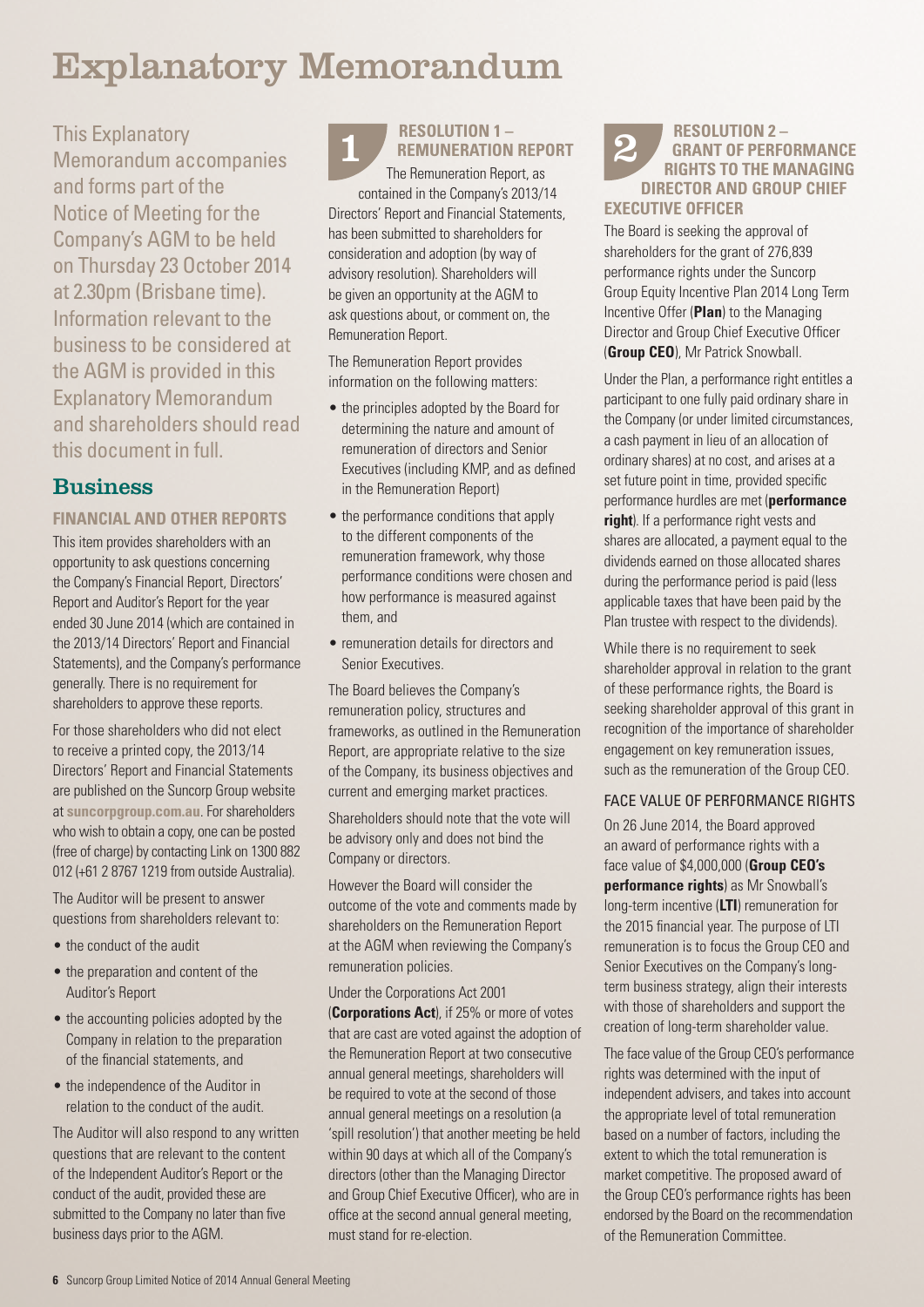Subject to shareholder approval, the Group CEO's performance rights will be granted to Mr Snowball as soon as practicable following the AGM. The grant of performance rights under the Plan will, subject to the terms and conditions described below, allow Mr Snowball to obtain ordinary shares in the Company. Any shares acquired under the Plan are acquired on market.

#### TERMS AND CONDITIONS NUMBER OF PERFORMANCE RIGHTS

The number of performance rights that Mr Snowball will receive is calculated by dividing the face value of the Group CEO's performance rights by the value of a performance right. The value of a performance right for the purpose of this grant is \$14.4488, representing the volume weighted average price of the Company's ordinary shares on the Australian Securities Exchange over the five trading days up to 1 September 2014. Therefore the resulting number of performance rights, rounded down to the nearest whole number, to be granted to Mr Snowball will be 276,839 and represents the maximum number of shares that would be allocated if all vesting conditions are met.

#### PERFORMANCE PERIOD

The performance period will begin on 1 October 2014 and will end on 30 September 2017. This aligns with all other Plan offers made to Senior Executives for the 2015 financial year.

#### PERFORMANCE MEASURES

The Board has determined that the performance rights to be granted to Mr Snowball (if shareholder approval is granted) will be subject to the performance measures outlined below. These performance measures will be assessed over the performance period.

Performance is measured by ranking the Company's total shareholder return (**TSR**) against its peer comparator group (**Peer Comparator Group**). The Peer Comparator Group comprises the 50 largest companies ranked by market capitalisation listed on the Australian Securities Exchange (S&P/ ASX 100 Index) at the beginning of the performance period, excluding listed Real Estate Investment Trusts and mining companies. The Remuneration Committee believes the Peer Comparator Group is appropriate in the absence of a suitable peer group of direct comparators.

TSR measures the percentage change in the Company's share price, together with the value of dividends received during the performance period (assuming that all of those dividends are reinvested into new shares) and capital returns. TSR will vary over time but reflects the market perception of the Company's overall performance relative to the Peer Comparator Group.

The relative TSR performance measure is chosen on the basis that it:

- offers a relative measure of changes in shareholder value by comparing the Company's return to shareholders against the returns of companies of similar size and investment profile
- provides alignment between shareholder returns and reward outcomes for the Group CEO and Senior Executives over the long term, and
- minimises the impact market cycles may have when measuring shareholder returns.

The ranking of the Company's TSR at the end of the performance period determines the extent to which performance rights vest, in accordance with the vesting schedule represented in the table below:

| <b>RELATIVE TSR</b><br><b>PERFORMANCE OUTCOME</b>       | <b>PERCENTAGE OF PERFORMANCE</b><br><b>RIGHTS THAT WILL VEST</b>                                       |
|---------------------------------------------------------|--------------------------------------------------------------------------------------------------------|
| Below the 50th percentile<br>(below median performance) | $0\%$                                                                                                  |
| At the 50th percentile<br>(median performance)          | 50%                                                                                                    |
| Between the 50th and 75th percentiles                   | 50% plus 2% for each full 1% increase in the<br>Company's ranking against the Peer Comparator<br>Group |
| At or above the 75th percentile                         | $100\%$                                                                                                |

There will be no retesting of TSR performance at the end of the performance period if a grant of performance rights is made to Mr Snowball under this resolution. Where performance conditions are not met. the performance rights will lapse.

#### TREATMENT OF GROUP CEO'S PERFORMANCE RIGHTS ON CESSATION OF EMPLOYMENT

Unvested performance rights will lapse if Mr Snowball's employment is terminated for cause. If Mr Snowball's employment is terminated for any other reason, a pro-rata number of performance rights will be forfeited (calculated based on the number of months Mr Snowball did not work during the performance period, as a proportion of the number of months making up the performance period). The balance of performance rights will continue beyond cessation of employment and will vest or lapse depending on whether the performance conditions are achieved, subject to the Board's discretion to determine otherwise.

#### TRADING OF SHARES ONCE VESTED

Shares allocated upon the vesting of performance rights under the Plan are subject to the Suncorp Group Securities Trading Policy.

#### HEDGING PROHIBITION

Executives and employees who receive equity or equity-linked deferred remuneration are prohibited from hedging their economic exposures before the equity or equity-linked remuneration is fully vested. In the event of a breach, the individual's entitlement to performance rights or securities is forfeited with immediate effect.

#### OTHER INFORMATION

In relation to the Plan:

- Mr Snowball is the only director entitled to participate in the Plan
- there is no loan scheme in relation to the performance rights
- 900,000 performance rights (**Initial Grant**) were granted to Mr Snowball on 1 October 2009 following his commencement of employment with the Suncorp Group, representing his full LTI entitlement for the 2010, 2011 and 2012 financial years:
	- the 900,000 performance rights vest in three equal tranches of 300,000 ordinary shares per tranche subject to the performance measures outlined above, tested over a three to five-year period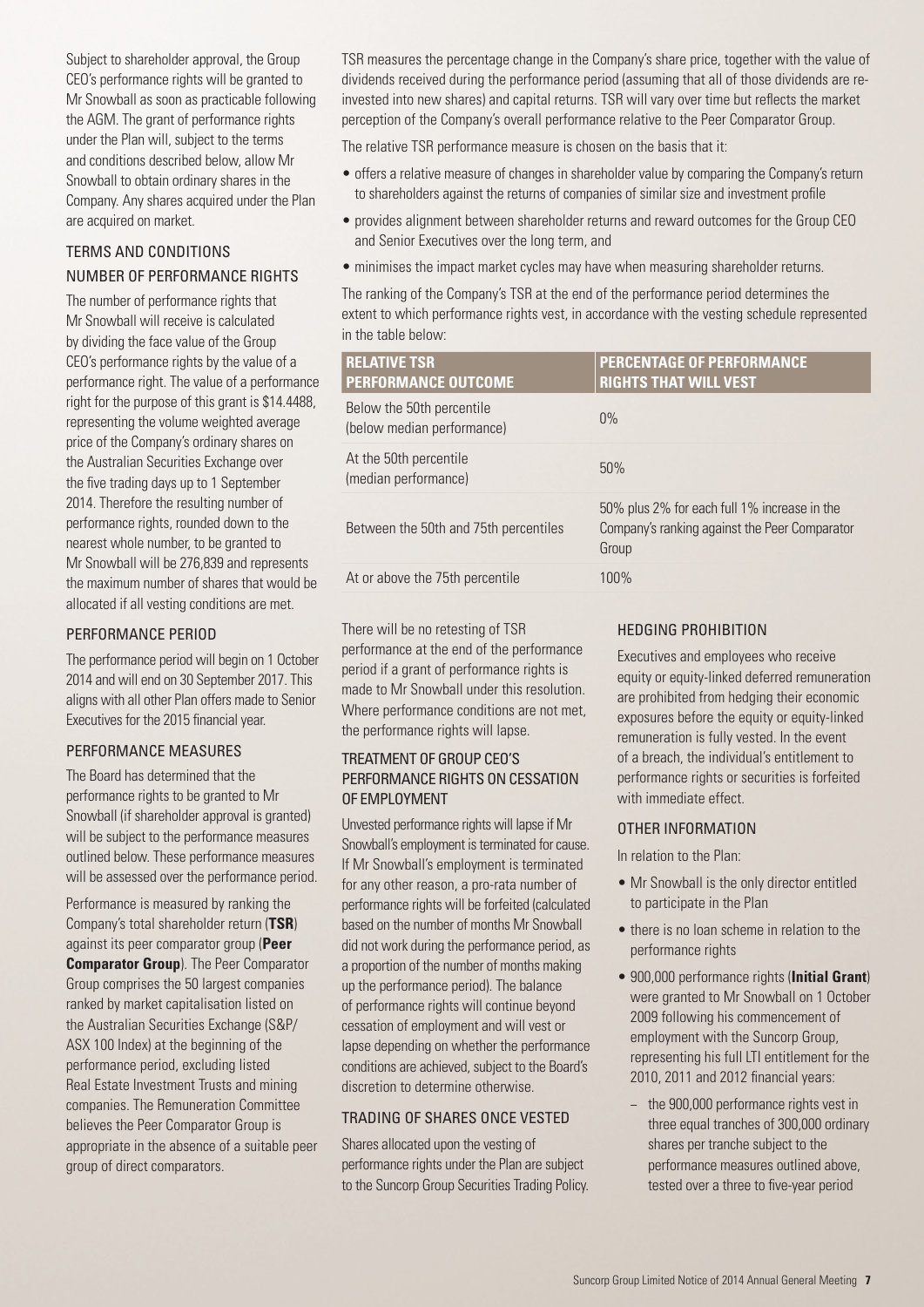## Explanatory Memorandum (continued)

- − Mr Snowball accepted the initial vesting of Tranche 1 at 96% on 30 September 2012, resulting in 288,000 shares vesting
- − Mr Snowball accepted the initial vesting of Tranche 2 at 100% on 30 September 2013, resulting in 300,000 shares vesting
- − the potential vesting date for the performance rights under Tranche 3 is 30 September 2014
- 446,752 performance rights with a value of \$4,000,000 were granted to Mr Snowball on 25 October 2012, following shareholder approval. This grant has a potential vesting date of 30 September 2015. There will be no option to extend the performance period beyond this date, and
- 324,396 performance rights with a value of \$4,000,000 were granted to Mr Snowball on 24 October 2013, following shareholder approval. This grant has a potential vesting date of 30 September 2016. There will be no option to extend the performance period beyond this date.

#### BOARD RECOMMENDATION

**The Board, with Mr Snowball abstaining and not voting, recommends that shareholders vote in favour of the resolution to grant 276,839 performance rights under the Plan to the Group CEO.**

#### **RESOLUTION 3 – RE-ELECTION OF DIRECTORS**

3

In accordance with the Company's Constitution, at every AGM, one third of the rotation directors (being all directors other than the Managing Director) must retire from office and are eligible for reelection. Accordingly, for the 2014 AGM, two Directors must retire and seek re-election.

Mr William Bartlett and Ms Audette Exel will retire by rotation at the 2014 AGM and, being eligible, have offered themselves for re-election.

In addition, while not required by the Company's Constitution or the ASX Listing Rules, Mr Ewoud Kulk will retire at the 2014 AGM and being eligible, offers himself for reelection. The Board believes it is prudent for

Mr Kulk to offer himself for re-election early in this way, given five of seven current rotation directors would otherwise be required to retire and seek re-election at the 2015 AGM.

Profiles for Mr Bartlett, Ms Exel and Mr Kulk follow.

The Board regularly reviews the independence of each non-executive director and undertakes an annual review, in accordance with the ASX Corporate Governance Council's Principles and Recommendations, the Corporations Act 2001, the Board Charter and the Suncorp Group Conflicts of Interest Policy. The most recent review was undertaken in July 2014. The Board considers all of the current non-executive directors, including each of the directors seeking re-election, to be independent.

#### BOARD RECOMMENDATION

**The Board recommends that shareholders vote in favour of the re-election of the directors offering themselves for re-election.**

#### DIRECTORS' PROFILES

#### **MR WILLIAM J BARTLETT**



**Mr Bartlett has been a director of the Company since December 2010 (and a director of Suncorp-Metway Limited since July 2003). He is a member of each** 

**of the Audit, Risk and Remuneration Committees.**

Mr Bartlett is a director of Reinsurance Group of America Inc., RGA Reinsurance Company of Australia Limited, GWA International Limited and Abacus Property Group. He is also Chairman of the Council of Governors of the Cerebral Palsy Foundation.

Mr Bartlett has 35 years' experience in accounting and was a partner of Ernst & Young in Australia for 23 years, retiring on 30 June 2003. He also has extensive experience in the actuarial, insurance and financial services sectors through membership of many industry and regulatory advisory bodies including the Life Insurance Actuarial Standards Board (1994-2007).

Mr Bartlett is 65, and is a Fellow of the Institute of Chartered Accountants, a Certified Practising Accountant, a Fellow of the Chartered Institute of Management Accountants, and a Member of the Institute of Chartered Accountants (South Africa).

#### **MS AUDETTE E EXEL**



**Ms Exel has been a director of the Company (and of Suncorp-Metway Limited) since June 2012. She is a member of the Risk Committee.**

Ms Exel is a founder of the ISIS Group and Chief Executive Officer of its Australian company, ISIS (Asia Pacific) Pty Limited. She is also co-founder and Chair of The ISIS Foundation and is Vice Chairman of the Board of The Steamship Mutual Underwriting Association Trustees (Bermuda) Limited.

Ms Exel has recently been awarded an honorary Order of Australia for her work with women and children living in extreme poverty in Nepal and Uganda through The ISIS Foundation.

Before establishing ISIS, Ms Exel was Managing Director of Bermuda Commercial Bank (1993-1996), Chairman of the Bermuda Stock Exchange (1995-1996) and was on the board of the Bermuda Monetary Authority, Bermuda's central financial services regulator (1999-2005) and was chair of its Investment Committee.

Prior to joining Bermuda Commercial Bank, Ms Exel practised as a lawyer specialising in international finance. She began her career with Allen, Allen and Hemsley in Sydney, Australia before joining the English firm of Linklaters & Paines in their Hong Kong office.

Ms Exel won the Telstra 2012 Commonwealth Bank NSW Business Owner award and the Telstra 2012 NSW Business Woman of the Year Award.

Ms Exel is 51, and holds a Bachelor of Arts and a Bachelor of Law (Honours). She is called to the Bars of NSW, Australia; England and Wales; and Bermuda.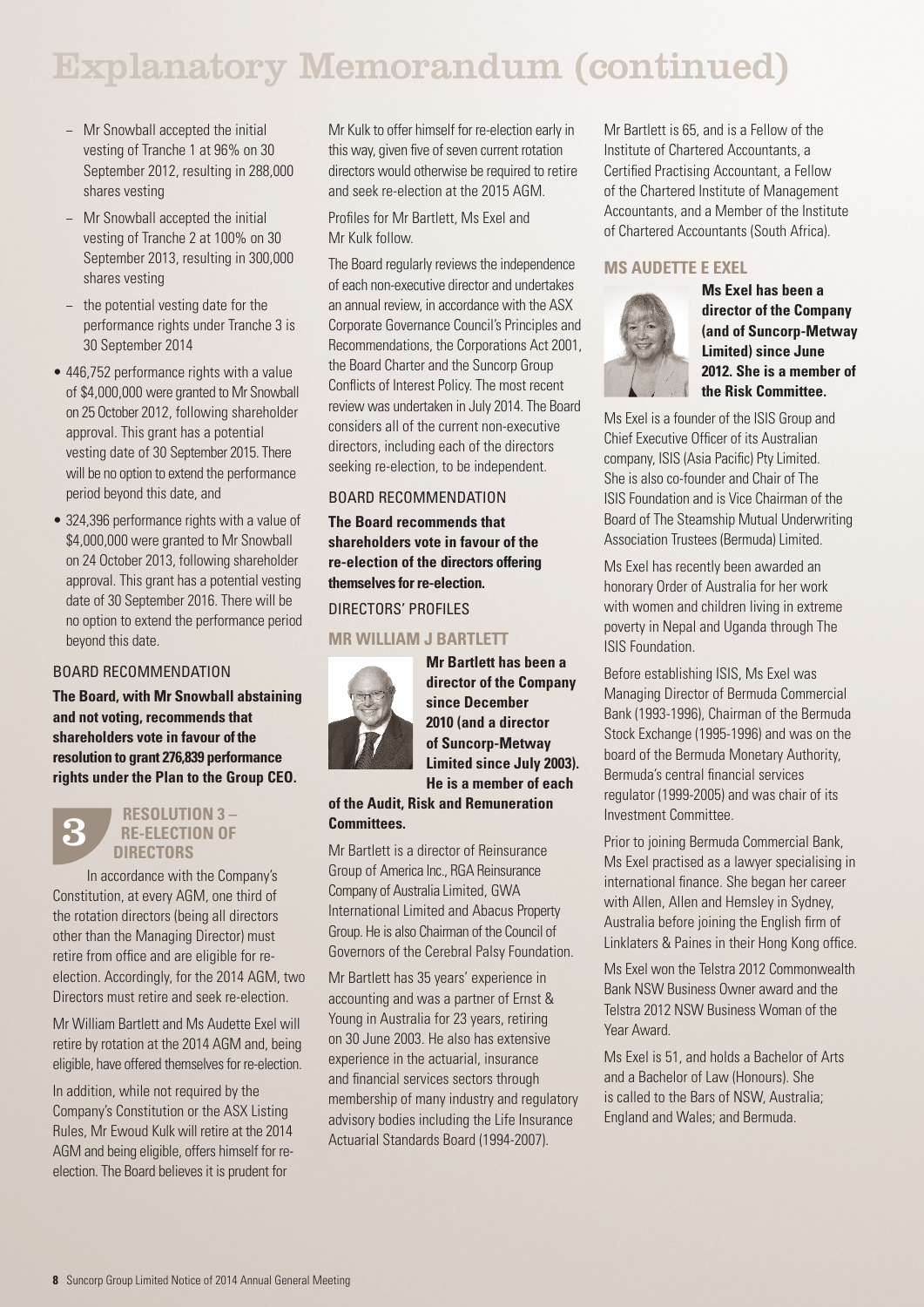#### **MR EWOUD J KULK**



**Mr Kulk has been a director of the Company since December 2010 (and a director of Suncorp-Metway Limited since March** 

**2007). He is Chairman of the Risk Committee and a member of the Remuneration Committee.**

Mr Kulk is Chairman of AA Insurance (NZ), a director of the Westmead Millennium Institute, a past member of the NSW Council of the Australian Institute of Company Directors and a past president of the Insurance Council of Australia. He has over 25 years' experience in the insurance industry.

Mr Kulk was a director of Promina Group Limited at the date of the merger with the Suncorp Group. He was Managing Director of the Australian General Insurance Group (1994-1998) and was Group Director Asia Pacific for Royal & Sun Alliance Insurance Group plc from March 1998 until his retirement in September 2003.

Mr Kulk is 68, holds a Bachelor of Economics and is a Fellow of the Institute of Company Directors.

#### **RESOLUTION 4 – AMENDMENT OF CONSTITUTION** 4

#### WHY DOES THE CONSTITUTION REQUIRE AMENDMENT?

A number of amendments to the Company's Constitution (**Constitution**) are proposed, to ensure that the Constitution reflects current corporate governance standards, and is in accordance with recent amendments to the Corporations Act and the ASX Listing Rules. The proposed amendments are summarised below.

Similar amendments to the Constitution were included in the 2013 Notice of AGM but were not put to the 2013 AGM for shareholder vote. Specific shareholder feedback that was received by the Company in 2013 has been taken into account when drafting proposed amendments for the 2014 AGM. In contrast to the amendments proposed in 2013, the Company does not propose any change to the:

- maximum number of directors from the current number of 13, or
- procedures for written resolutions of directors.

#### SUMMARY

#### A)BOARD SIZE

It is proposed to amend rule 24.1 of the Constitution to:

- set the minimum number of directors (not counting alternates) at not less than five, compared with a current minimum of seven, and
- remove the existing wording that the Board shall determine the number of directors within the overall range, which is currently inconsistent with recent amendments to the Corporations Act. The Corporations Act requires shareholder approval for any proposal by directors to reduce the number of directors below the maximum number set out in the Constitution.

No change is proposed to the maximum number of directors, which will remain at 13. The Company currently has eight directors.

The reasons for the proposed amendments are to ensure that:

- the Board can still operate effectively if a number of directors leave the Board at the same time. The proposed change is consistent with the constitutions of other publicly listed companies and the Board's current intention is that the number of directors during the normal course of business would sit above this minimum, and
- the Constitution is consistent with the recent amendments to the Corporations Act.

#### B) FEE FOR REGISTERING PAPER-BASED TRANSFERS

It is proposed to amend rule 11.3(c) of the Constitution so that the Company may charge a reasonable administrative fee for the registration of a paper-based transfer of shares in the Company, but only if the fee is permitted by the ASX Listing Rules.

The proposed amendment aligns the Constitution with ASX Listing Rule 8.14.1, which allows publicly listed companies to charge a reasonable fee for registering paper-based transfers. The proposed amendment also aligns the Constitution with the constitutions of other publicly listed companies.

The reason for the proposed amendment is to give the Company the flexibility, as permitted by the ASX Listing Rules, to seek to recover reasonable administrative costs incurred by the Company when registering paper-based transfers. The majority of transfers of shares in the Company take place electronically onmarket – these transfers will not incur the proposed fee. The ability to impose the proposed fee will apply only to off-market transfers of shares in the Company using paper-based transfer forms.

#### C) CLARIFICATION AND CORRECTION OF PROXY DOCUMENTATION

It is proposed to amend rule 19 of the Constitution to enable the Company to:

- seek clarification from a shareholder about any instruction given by that shareholder on a proxy form and to amend the proxy form to reflect any clarification provided to the Company by the shareholder (rule 19.8(a))
- return an incorrectly executed proxy form or power of attorney to the shareholder and request that the shareholder duly execute the proxy form or power of attorney before the meeting (rule 19.8(b)), and
- give shareholders more time to return correctly executed proxy forms or powers of attorney to the Company before the general meeting is held (rules 19.3(b) and 19.8(c)).

The reason for the proposed amendment is to ensure that the intended proxy instructions of shareholders are able to be accurately implemented by the Company. In particular, under the proposed amendment, if a:

- shareholder has not provided clear instructions on the instrument appointing their proxy, or has incorrectly executed the relevant proxy form or power of attorney, the Company can seek to clarify and correct the instructions, proxy form or power or attorney, and
- correction to the proxy form or power of attorney is required, the period of time has been extended in which the corrected proxy form or power of attorney must be received by the Company before the meeting, to allow more time for the shareholder to make these corrections.